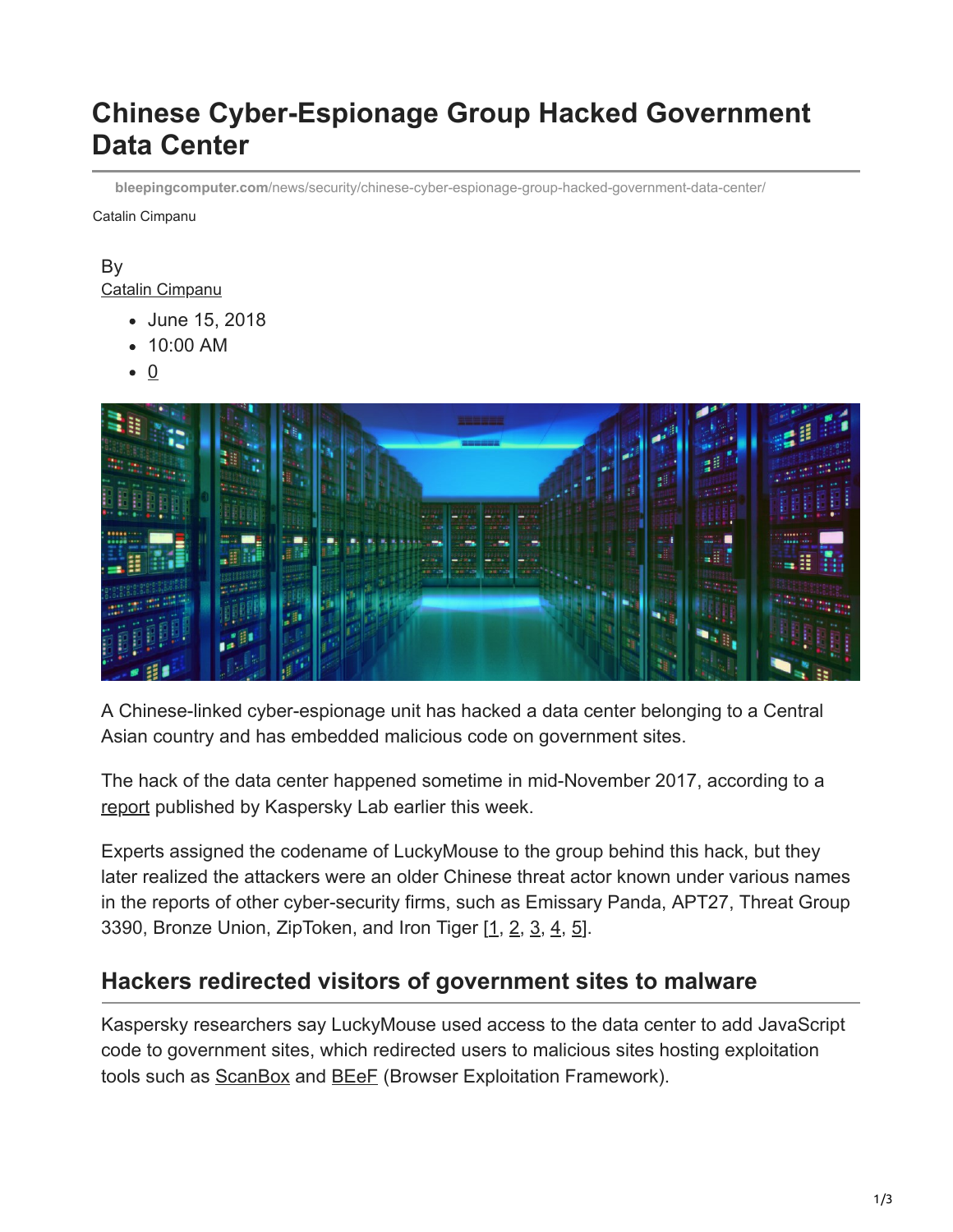On these sites, these tools would attempt to infect users with HyperBro, a remote access trojan that operated via an "in-memory" state, leaving minimal traces on disk that could be identified by antivirus solutions.

Researchers say they found evidence of this end-user infection campaign taking place from December 2017 to January 2018.

Kaspersky didn't name the Central Asian country, but they did say LuckyMouse targeted it before in previous campaigns.

The Russian antivirus vendor also didn't say how hackers breached the data center hosting government sites, as they didn't have enough evidence to formulate a conclusion.

# **LuckyMouse hacked a MikroTik router to host their C&C server**

Another detail that also stood out was that LuckyMouse appears to have hacked a MikroTik router to host the command and control server of the HyperBro RAT. Attackers would use this router to control and retrieve data from infected victims, putting an additional layer of anonymity between them, victims, and forensic investigators.

This is not the first time that nation-state hackers have used routers as part of their attack infrastructure, this being [a very popular trend recently](https://www.bleepingcomputer.com/news/security/cyber-espionage-groups-are-increasingly-leveraging-routers-in-their-attacks/) (let's not forget [VPNFilter](https://www.bleepingcomputer.com/news/security/nation-state-group-hacked-500-000-routers-to-prepare-a-cyber-attack-on-ukraine/)), but it is the first time they hosted a C&C server on one.

"The most unusual and interesting point here is the target. A national data center is a valuable source of data that can also be abused to compromise official websites," Kaspersky expert Denis Legezo explained. "Another interesting point is the Mikrotik router, which we believe was hacked specifically for the campaign."

## **Related Articles:**

[Hackers target Russian govt with fake Windows updates pushing RATs](https://www.bleepingcomputer.com/news/security/hackers-target-russian-govt-with-fake-windows-updates-pushing-rats/)

[Chinese 'Space Pirates' are hacking Russian aerospace firms](https://www.bleepingcomputer.com/news/security/chinese-space-pirates-are-hacking-russian-aerospace-firms/)

[Google: Chinese state hackers keep targeting Russian govt agencies](https://www.bleepingcomputer.com/news/security/google-chinese-state-hackers-keep-targeting-russian-govt-agencies/)

[Cyberspies use IP cameras to deploy backdoors, steal Exchange emails](https://www.bleepingcomputer.com/news/security/cyberspies-use-ip-cameras-to-deploy-backdoors-steal-exchange-emails/)

[Trend Micro fixes bug Chinese hackers exploited for espionage](https://www.bleepingcomputer.com/news/security/trend-micro-fixes-bug-chinese-hackers-exploited-for-espionage/)

- [APT](https://www.bleepingcomputer.com/tag/apt/)
- [China](https://www.bleepingcomputer.com/tag/china/)
- [Cyber-espionage](https://www.bleepingcomputer.com/tag/cyber-espionage/)
- [Data Center](https://www.bleepingcomputer.com/tag/data-center/)
- [Drive-By Download](https://www.bleepingcomputer.com/tag/drive-by-download/)